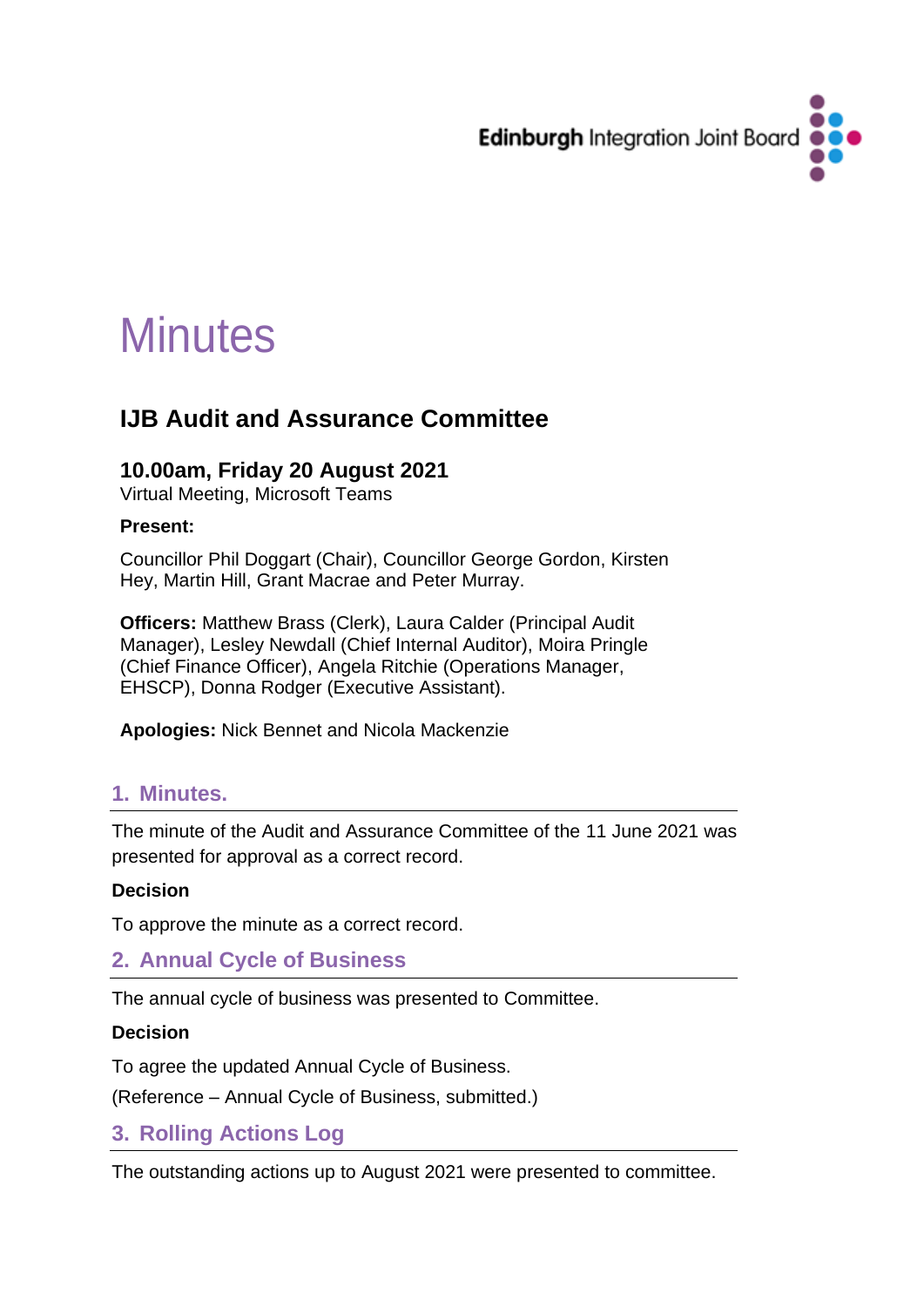#### **Decision**

- 1) To agree to providing an update on Action 2 at the September meeting.
- 2) To otherwise note the remaining outstanding actions.

(Reference – Outstanding Actions, submitted)

### **4. Internal Audit Annual Opinion 2020-21**

Committee were presented with the Internal Audit (IA) Annual Opinion for the year ended 31 March 2021. The Opinion was based on the outcomes of three audits completed as part of the 2020/21 IA Plan and was also informed by the outcomes of the relevant Partnership audits performed by the Council and NHS Lothian. Overall, the IA Opinion gave an amber rating, with some weaknesses identified and improvement required, but suggested that risks are being managed and the EIJB's objectives should be achieved.

Members questioned the timescales of risks and challenged why the implementation date for basic actions was so far in the future. Officers noted that the date published in the report referred to when IA would be content the action had become engrained in Committee/Team practise, which may be after two or three Committee cycles. Members suggested that it may be beneficial to publish both a management completion date alongside the IA follow-up closure date in order to clarify exactly when actions should be implemented by. Officers agreed to investigate the suitability of the approach but did note that the follow-up process had to be stringent given the Code of Audit Practice's regulations.

Moving forward, members questioned officers over what had to be done to get on track and achieve a green rating. IA suggested there had to be more amber/green ratings in the overall assessments – and undergoing processes such as Trend Analyses may help this – however the current 2021-22 Opinion was unknown due to the unknown impacts of Covid-19.

#### **Decision**

- 1) To note the final 'some improvement required' amber rated IA opinion for the year ended 31 March 2021.
- 2) To review and scrutinise the outcomes of the audit of 'EIJB Management Information' internal audit completed in July 2021 to support the annual opinion.
- 3) To request further reference in the September IA report on a suggested path to a green opinion for 2021-22.

(Reference – Report by the Chief Internal Auditor, submitted)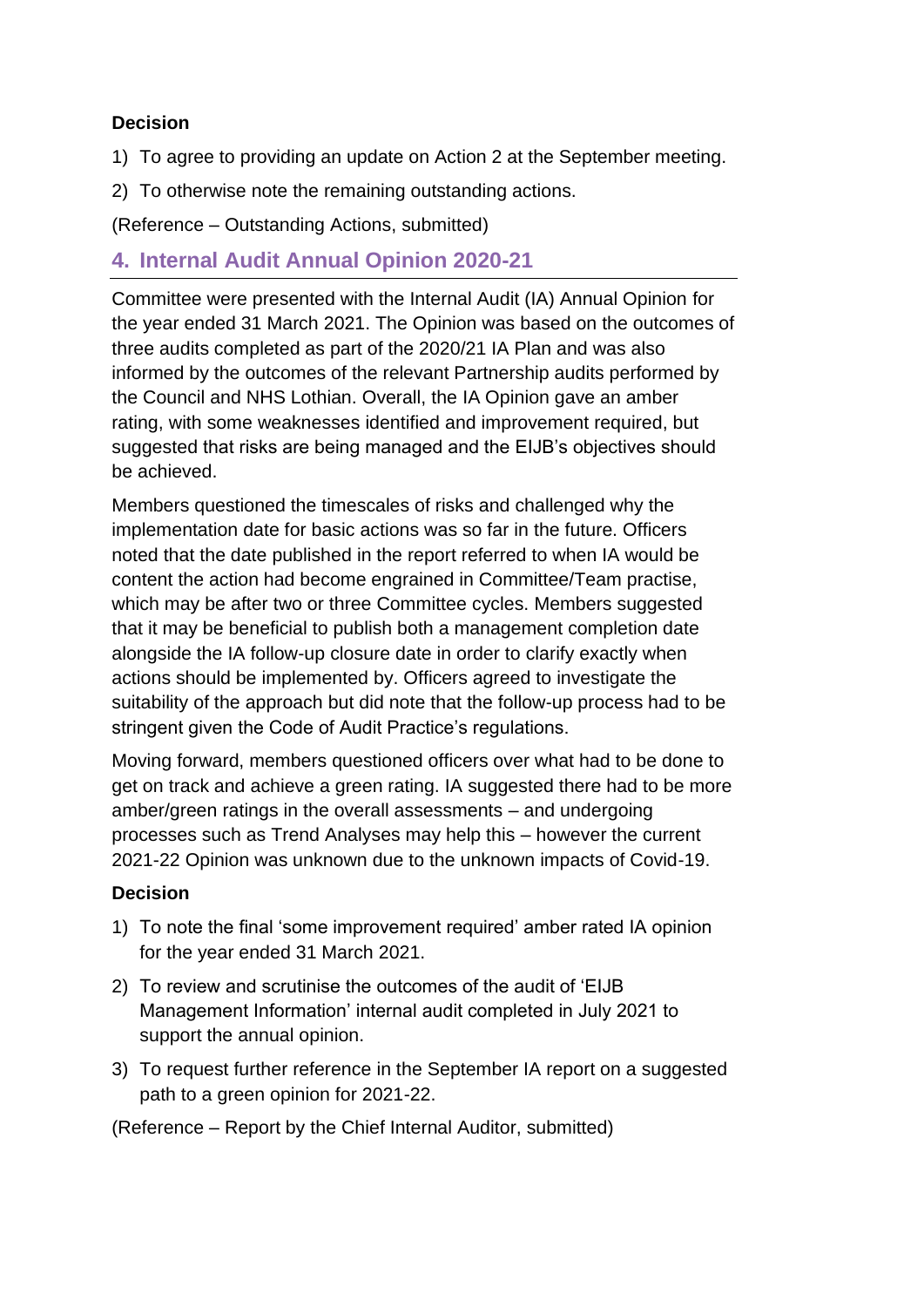# **5. Annual Assurance Statements – Clinical and Care Governance, Futures, Performance and Delivery and the Strategic Planning Group**

The annual assurance statements from each Committee was presented to Audit and Assurance members for their scrutiny on behalf of the Edinburgh Integration Joint Board. Members were asked to provide scrutiny on the assurance levels taken from each Committee as well as provide oversight over the process as a whole, with different Committees using different approaches.

Members noted the statements and found a common factor through most Committees was the lack of resources each Committee reported which hindered their ability to fulfil their duties, this included reliable data shortages and staffing shortages.

Moving forward, although there were different approaches taken, members expressed the need for further information regarding follow-up/improvement actions and suggested seeking advice and guidance from NHS Lothian or External Auditors on best practice models for assurance statements.

#### **Decision**

- 4) To consider the 2020/21 annual assurance statements from the; Clinical and Care Governance Committee, Futures Committee, Performance and Delivery Committee and the Strategic Planning Group.
- 5) To circulate the Audit and Assurance Committee statement as soon as possible.
- 6) To share feedback with Committee Chairs.

(Reference – Report by the Chief Finance Officer, Edinburgh Integration Joint Board, submitted)

#### **6. Records Management Plan – Update**

Committee were presented with a revised EIJB records management plan (RMP) and policy statement. The revised version came off the back of the National Records of Scotland (NRS) feedback after their review after both documents were submitted in November 2020. The updated version incorporated these revisions and members approval was sought prior to resubmission to the NRS.

Members requested that in future iterations of the RMP that efforts would be made to make it more concise and highlight the key compliance points that are most significant for members.

Due to the minor changes sought, members and officers agreed that the RMP would not need to be referred to the EIJB for formal ratification.